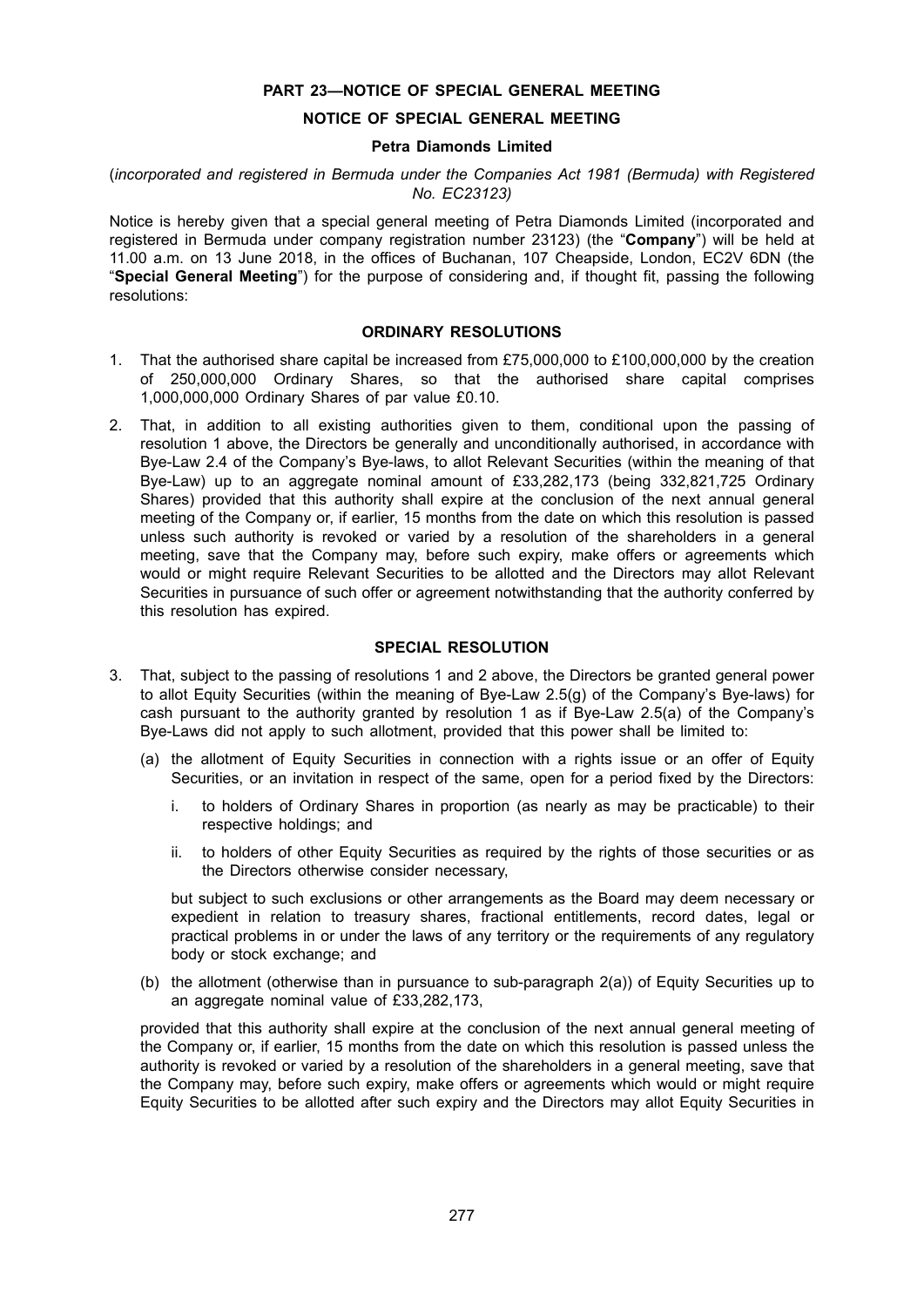pursuance of any such offer or agreement as if Bye-Law 2.5(a) did not apply notwithstanding that the power conferred by this resolution has expired.

By Order of the Board

*Chairman 24 May 2018*

*Registered Office:*

Clarendon House 2 Church Street **Hamilton** HM11 Bermuda

#### **Notes:**

A member entitled to attend and vote at the above meeting or any adjournment thereof may appoint one or more proxies to attend and vote in their stead on a show of hands or on a poll. A proxy need not be a member of the Company. A member who is the holder of two or more shares may appoint more than one proxy to represent him and vote on his behalf in respect of different shares.

It is intended that voting on all resolutions at the Special General Meeting will be conducted on a poll, rather than a show of hands. A poll reflects the number of voting rights exercisable by each member and so the Board considers it a more democratic method of voting, which is increasingly being adopted by a number of listed companies.

In order to reduce costs and minimise the Company's environmental impact, Petra would encourage members to cast their proxy vote electronically by registering an e-mail address via the shareholder portal at www.signalshares.com or, for CREST holders, via the CREST Network.

In the event that a member requires a hard copy Form of Proxy posted to their registered address, the member should contact Link Asset Services as follows:

- i) **By phone:** UK—0871 664 0300, calls cost 12 pence per minute plus your phone company's access charge. From overseas—+44 371 664 0300, calls outside the United Kingdom will be charged at the applicable international rate. Lines are open between 9.00am – 5.30pm, Monday to Friday excluding public holidays in England and Wales.
- ii) **By email:** shareholderenquiries@linkgroup.co.uk.
- iii) **By post:** Link Asset Services, PXS, The Registry, 34 Beckenham Road, Beckenham, Kent BR3 4TU.

To be valid, the Form of Proxy must be lodged with the Company's UK branch registrars, Link Asset Services, PXS, 34 Beckenham Road, Beckenham BR3 4TU, United Kingdom, (together with the original or notarially certified copy of any power of attorney or other power under which it is executed (if any)), not less than 48 hours (excluding non-working days) before the time appointed for the Special General Meeting or any adjournment thereof.

A member entitled to attend and vote at the above meeting may also appoint a proxy online by following the instructions at the online shareholder portal at www.signalshares.com. The return of a completed proxy form does not prevent a shareholder from attending the Special General Meeting in person.

Only those members entered on the register of members of the Company at close of business (UK time) on 8 June 2018 shall be entitled to attend and vote at the meeting in respect of the number of shares registered in their name at that time. Changes to entries on the register of members after close of business (UK time) on 8 June 2018 shall be disregarded in determining the rights of any person to attend or vote at the meeting.

Depository Interest holders who are CREST members and who wish to appoint a proxy or proxies through the CREST electronic proxy appointment service may do so for the Special General Meeting and any adjournment(s) of the meeting by using the procedures described in the CREST Manual. CREST personal members or other CREST sponsored members, and those CREST members who